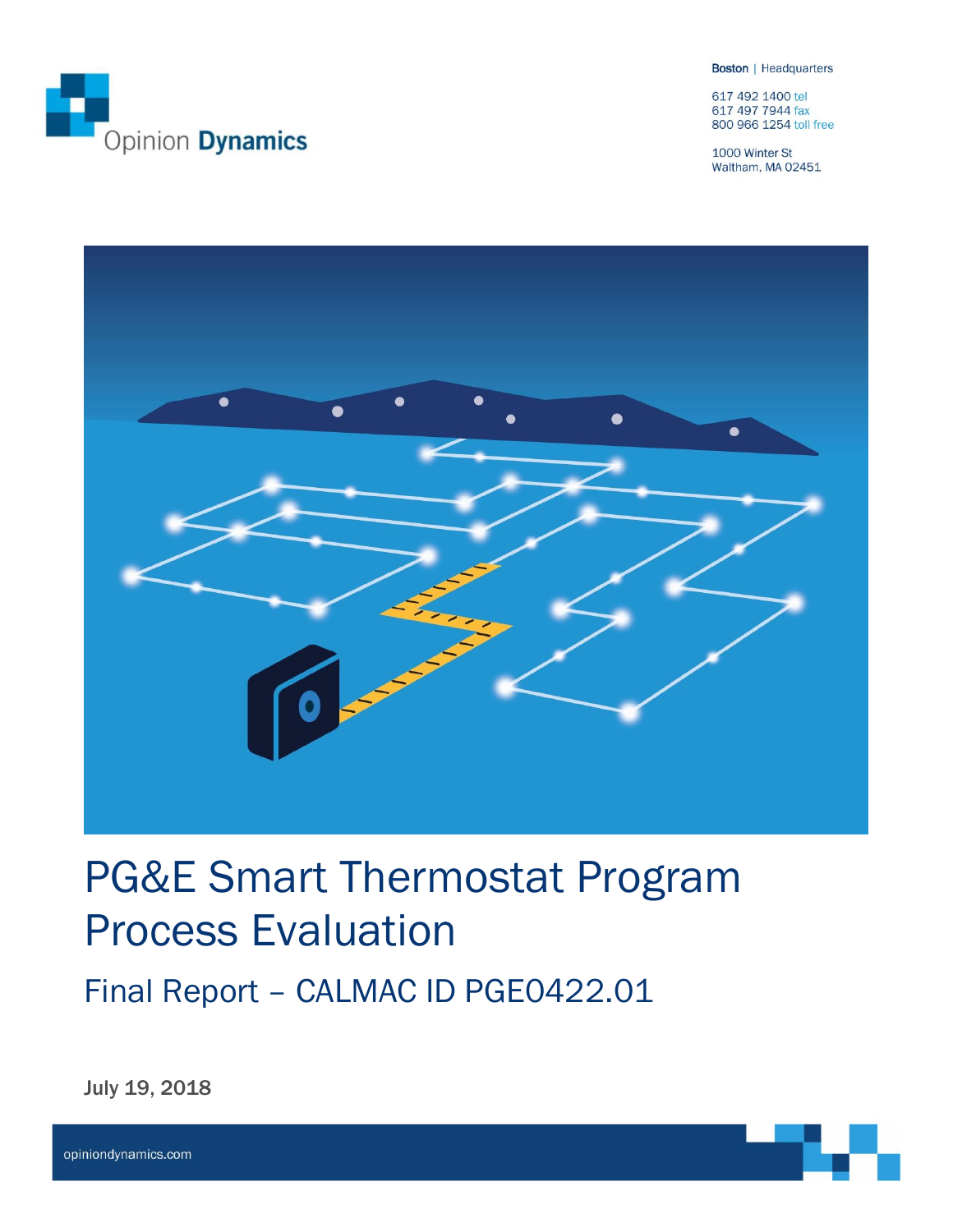

### **Contributors**

Tami Buhr Vice President

Melanie Munroe Senior Survey Research Manager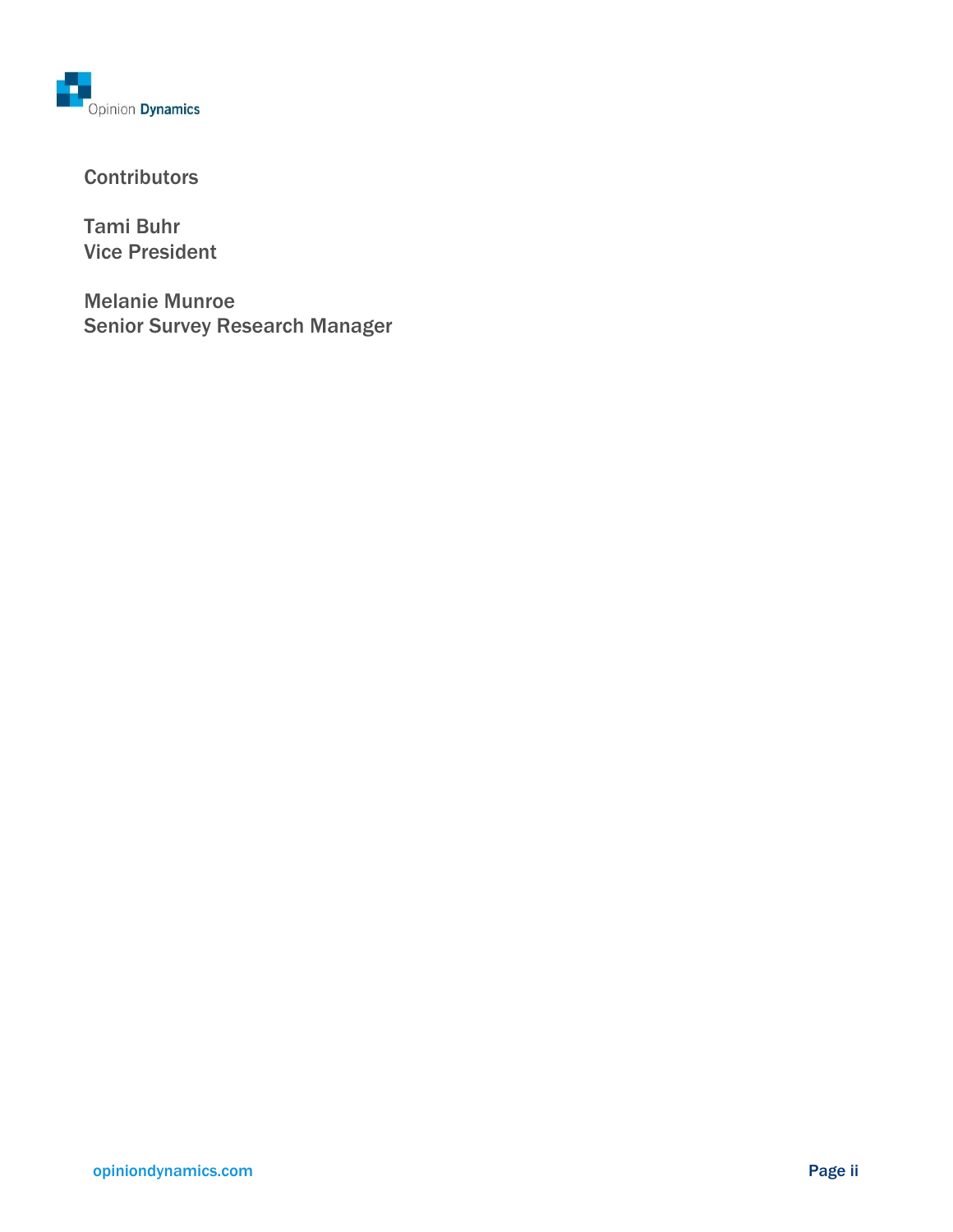

# **Table of Contents**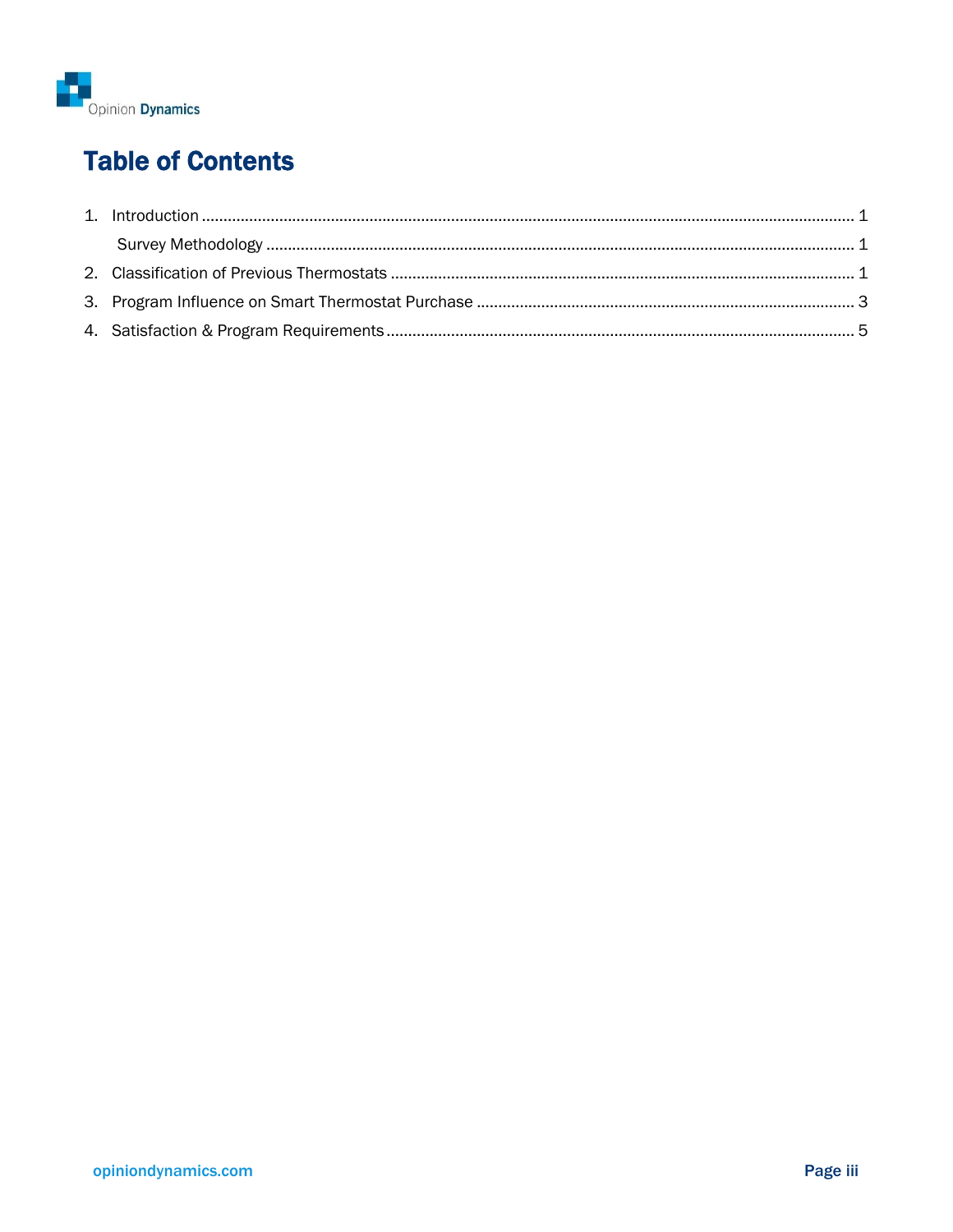# <span id="page-3-0"></span>1. Introduction

In this report, Opinion Dynamics provides a summary of the key findings from our assessment of PG&E's Smart Thermostat Rebate Program. The assessment draws on participant surveys conducted between October 2017 and February 2018. Participants provided feedback on their experience with the program including their motivation for participation, thermostat installation and use, the influence of the program on their purchase decision, satisfaction, and housing characteristics.

### <span id="page-3-1"></span>Survey Methodology

Opinion Dynamics conducted five monthly online surveys with participants who had rebates distributed during the prior month.<sup>1</sup> The survey target population included all program participants who had rebates approved and distributed between June 15, 2017 and January 15, 2018. A total of 8,399 customers received rebate checks during this timeframe. We sent up to three emails to participants requesting they complete the survey – one initial invitation and two reminder emails. We completed interviews with 3,357 participants and completed partial interviews with 44 participants. Partials include participants who completed the survey through all satisfaction questions and are included in the results. The survey had an overall response rate of 41%, and an average survey length of 4 minutes. The ability to interview customers close to their participation date, coupled with a concise survey, contributed to the high response rate.

# <span id="page-3-2"></span>2. Classification of Previous Thermostats

Participants have a difficult time correctly identifying the type of thermostat they replaced, which has implications for program savings. We found differences between the information that participants provided on their rebate application and what they reported on the survey regarding the type of thermostat they replaced. In addition, some participants reported that their previous thermostat was a smart thermostat on the survey, which was not an option on the application but would make them ineligible for the program.

We were first alerted to the issues of potential thermostat misclassification during the first month of survey data collection. While most respondents reported replacing a manual or programmable thermostat in the survey, more respondents than expected said that their previous thermostat was a smart thermostat (9% in October). To better understand if respondents were confused about their previous thermostat type or if they truly had replaced an existing smart thermostat, we added clarifying questions to subsequent survey waves.

For the next wave of the survey in November, we added an open-ended question asking respondents who said their previous thermostat was smart why they were replacing a smart thermostat with a new one. While the responses provided information about customer motivations for purchasing a smart thermostat, most responses did not reveal if the old thermostat really was a smart thermostat or if the respondent was somehow confused or misreporting.

In the final wave of the survey in February, we asked respondents for the age of their previous thermostat. The first smart thermostats launched in 2011 so any thermostat installed prior to 2011 could not be a smart thermostat. We found that 43% of the respondents who reported replacing a smart thermostat had replaced a thermostat that was installed prior to 2011. Given the age of their previous thermostat, they could not have replaced a smart thermostat. We did not have enough information to reclassify these respondents'

<sup>&</sup>lt;sup>1</sup> The first survey, conducted between October  $18th$  and  $31st$ , included participants who were issued rebates between June  $15th$  and September 15th.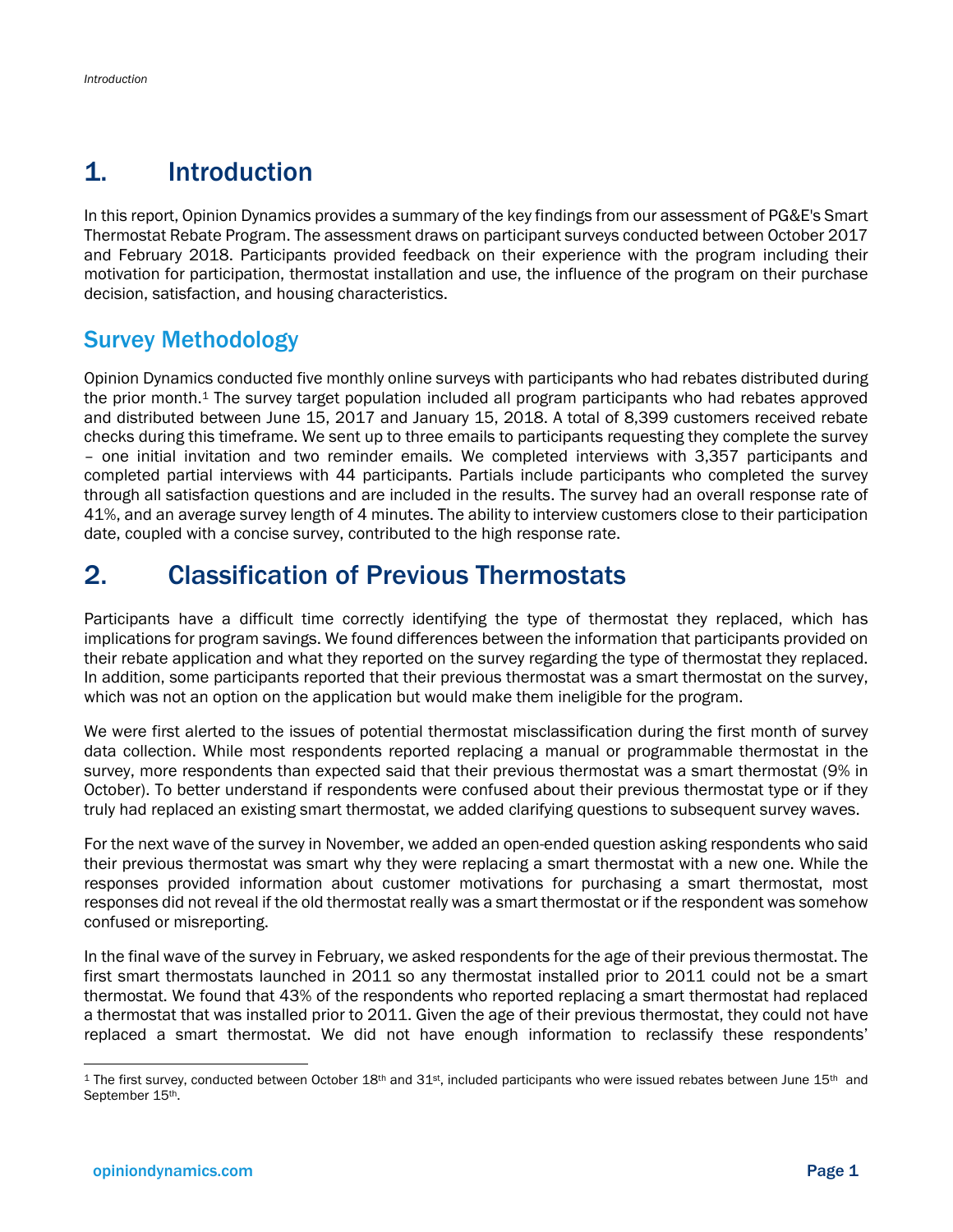thermostats as manual or programmable, but we were able to confirm that they did not previously have a smart thermostat and were eligible for the program. This adjustment reduced the percentage of participants who were classified as having replaced a previous smart thermostat from 12% to 7%. If we extrapolate the 41% reduction in the February results to the previous months, the overall percentage of participants who replaced a smart thermostat drops from 11% to 6%.

After survey fielding was complete, we were able to compare results from the survey effort to information participants provided on their rebate applications. The percentage of respondents who reported replacing programmable thermostats is similar between the application and survey, but respondents reported replacing half as many manual thermostats on the survey [\(Table 1\)](#page-4-0). The application did not have an option for smart thermostats or "other" thermostat type, suggesting that customers who replaced a smart thermostat or mistakenly felt they did, were more likely to select manual thermostat on the application.

<span id="page-4-0"></span>

| <b>Thermostat Type</b>  | <b>Application</b><br>$(n=3,401)$ | <b>Survey</b><br>$(n=3,401)$ | <b>Survey with</b><br>adjustment based<br>on thermostat age<br>$(n=3,401)$ |  |  |
|-------------------------|-----------------------------------|------------------------------|----------------------------------------------------------------------------|--|--|
| Manual Thermostat       | 21%                               | 11%                          | 11%                                                                        |  |  |
| Programmable Thermostat | 79%                               | 76%                          | 76%                                                                        |  |  |
| l Smart Thermostat      | --                                | 11%                          | 6%                                                                         |  |  |
| Other / Unknown         | $- -$                             | 2%                           | 7%                                                                         |  |  |

#### Table 1. Thermostat Selected on Application Compared to Survey Results

Note: The application did not allow participants to select a smart or other type of thermostat. The smart thermostat survey responses presented are not adjusted based on subsequent clarifying questions.

The thermostat age adjustment extrapolates the findings from the February results to the full survey population. We can confirm that 11% of respondents with smart thermostats would be reduced to 6% but the true thermostat type is unknown since we did not know if it was instead manual or programmable.

By comparing the application and survey responses of the same participants, we found that participants who reported replacing a manual thermostat on their rebate application were more likely to give a different response on the survey than participants who said they replaced a programmable thermostat. However, participants who said they had replaced a manual thermostat on their application were only slightly more likely to change their response to a smart thermostat on the survey. They were much more likely to change their response to programmable. More specifically, we found that 38% of participants who selected manual on the application also selected manual on the survey while 45% selected programmable and 14% smart thermostat. A large majority of participants who said they replaced a programmable thermostat on their application gave the same response on the survey (83%) while 11% selected smart thermostat and only 4% selected manual [\(Table 2\)](#page-5-1). The discrepancies between the previous thermostat selection on the application and the survey further highlight respondents' classification error.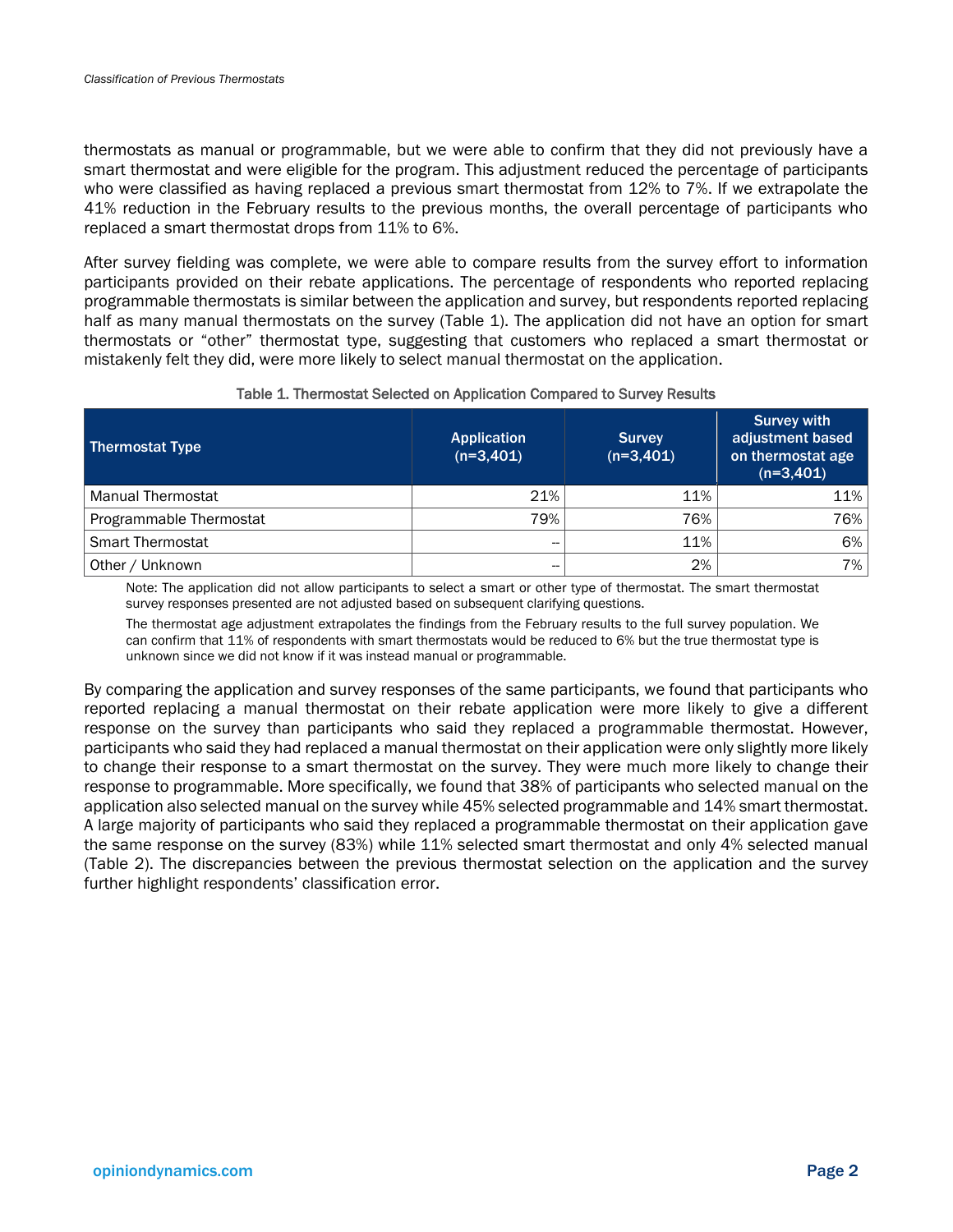<span id="page-5-1"></span>

| <b>Previous Thermostat - Application vs. Survey</b> | Total<br>$(n=3,401)$ |  |  |
|-----------------------------------------------------|----------------------|--|--|
| <b>Manual Thermostat (Application)</b>              | 21%                  |  |  |
| Manual Thermostat (Survey)                          | 38%                  |  |  |
| Programmable Thermostat (Survey)                    | 45%                  |  |  |
| Smart Thermostat (Survey)                           | 14%                  |  |  |
| Other (Survey)                                      | 3%                   |  |  |
| <b>Programmable Thermostat (Application)</b>        | 79%                  |  |  |
| Manual Thermostat (Survey)                          | 4%                   |  |  |
| Programmable Thermostat (Survey)                    | 83%                  |  |  |
| <b>Smart Thermostat (Survey)</b>                    | 11%                  |  |  |
| Other (Survey)                                      | 1%                   |  |  |

|  | Table 2. Change between Thermostat Selected on Application and Survey |  |  |  |
|--|-----------------------------------------------------------------------|--|--|--|
|  |                                                                       |  |  |  |

The program did require that participants upload images of their previous thermostat, which could be used to produce an adjusted distribution of baseline equipment to estimate program savings. We were able to obtain photos for 45 of the 106 participants that indicated they previously had a smart thermostat in the February survey. Looking at this data, 20 of the 45 submitted photos of a Nest or Ecobee thermostat, while the remaining 25 submitted photos of a manual or programmable thermostat. This information indicates that there is a portion of applicants that may truly have previous smart thermostats. However, a new issue arose as we noticed that participants were also uploading pictures of their new smart thermostat in addition to their old one. While the data is helpful as an additional check, the uploaded pictures may be of their new smart thermostats. The program or future evaluators should consider utilizing the information from these photos as a sample indicator for adjustments while looking at additional survey responses and a larger sample of participants.

We recommend the program focus on improving the online rebate application form and also making program requirements clearer so ineligible customers are disqualified before they receive a rebate. The program should consider the approach we used in the survey where we included thermostat images and descriptions to help respondents correctly classify their previous thermostat. In addition, we would also recommend continuing to require that participants upload pictures of their previous thermostat and comparing it to the self-reported thermostat type. Differences between the image and self-reported thermostat type would alert the program that further adjustments to the application form may be necessary.

### <span id="page-5-0"></span>3. Program Influence on Smart Thermostat Purchase

Rebate programs like this one influence customers to purchase energy efficient products in multiple ways. The program can encourage customers to purchase a more expensive energy efficient version of a product by lowering the price. The program can nudge customers to purchase a product they were already considering but had not purchased because the price was too high. The lower price can encourage some customers to speed up a purchase they were delaying because it did not fit into their budget. The program can also expose customers to products they had not been considering.

We asked three questions to assess these different influences on participants' purchase decisions. We asked customers if they had considered a smart thermostat before hearing about the program, their likelihood to have purchased a smart thermostat without the rebate, and when they would have made the purchase if PG&E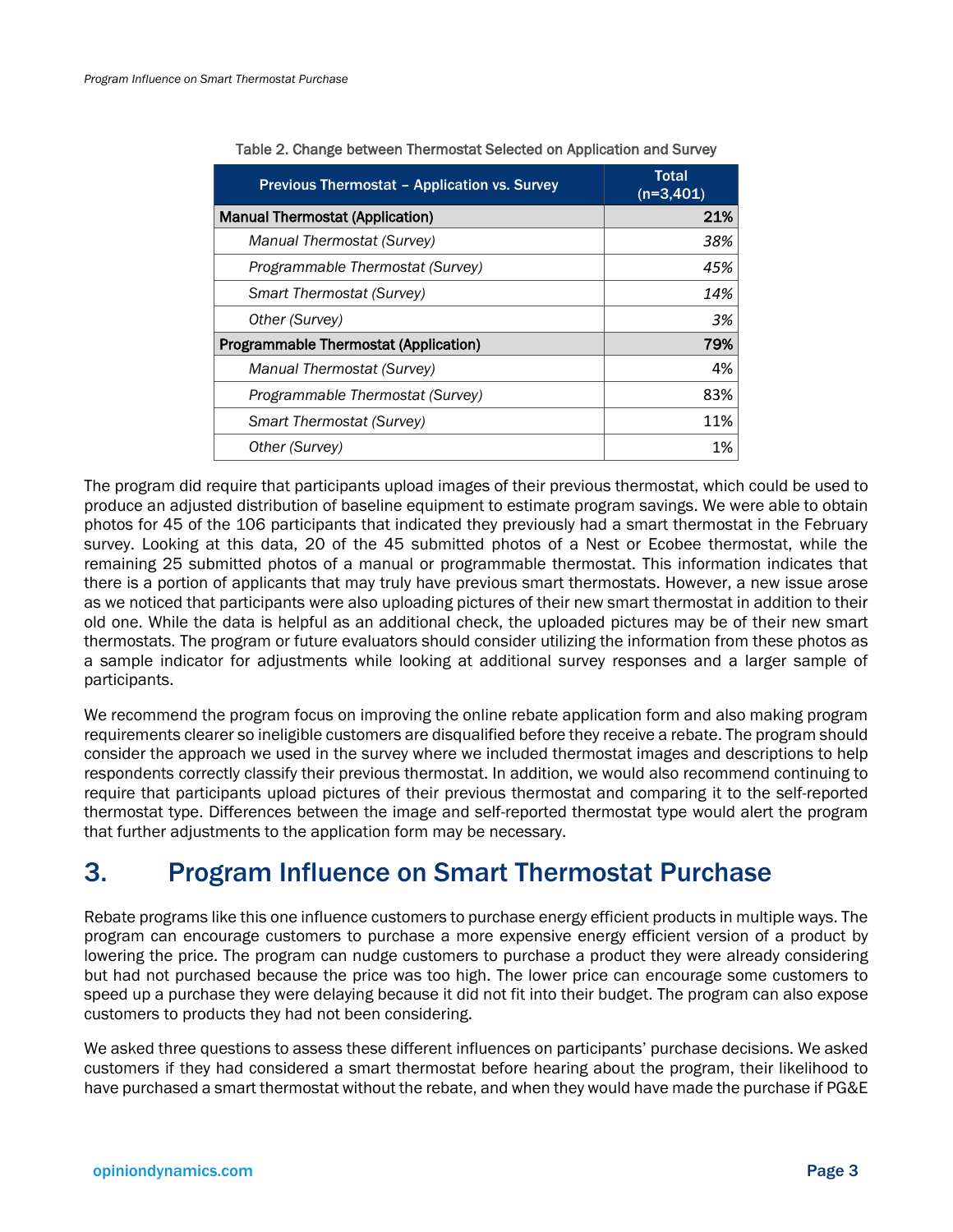<span id="page-6-0"></span>was not offering a rebate. We combined the responses and grouped respondents into three categories based on their likelihood to be free riders (see [Figure 1.](#page-6-0))

#### Figure 1. Free Ridership Level Calculations

# Free Ridership Levels

High Likelihood of Being a Free Rider: 27% of respondent were planning on purchasing a smart thermostat and around the same time. This group includes:

- (1) Considered=Yes, and Likelihood=Extremely Likely, and Timing=About the same or Within 6 months
- (2) Considered=Yes, and Likelihood= Likely, and Timing=About the same

Moderately Likelihood of Being a Free Rider: 26% of respondents were somewhat likely or would have purchased in the future. This group includes:

- (1) Considered=Yes, and Likelihood=Extremely Likely, and Timing=Over 6 months)
- (2) Considered=Yes, and Likelihood= Likely, and Timing=Within 6 months or Over 6 months)
- (3) Considered=Yes, and Likelihood=Moderately Likely, and Timing=About the same or Within 6 months)

Low Likelihood of Being a Free Rider: About half (47%) of participants are not likely to be free riders, had not previously considered, were not likely, or would never have purchased. This group includes:

- (1) Considered=Yes, and Likelihood= Moderately Likely, and Timing=Over 6 months
- (2) Considered=No, and Likelihood=All responses, and Timing=All responses
- (3) Considered=All Responses, and Likelihood=Not at all or Not very, and Timing=All responses
- (4) Considered=All Responses, and Likelihood=All responses, and Timing=Never

Most participants were influenced by the program, though to varying degrees. We asked participants if they had already considered purchasing a smart thermostat before they heard about the program, if the rebate had not been available how likely they would have been to purchase a smart thermostat anyway, and if the rebate had not been available what the timing for purchasing a smart thermostat would have been. Based on the combination of responses to the three questions, approximately half of customers (47%) are unlikely to be free riders. Approximately one-quarter (26%) were moderately influenced by the program and would likely be "partial free riders". Finally, just over one-quarter (27%) are likely to have purchased their smart thermostat on their own and are likely free riders.

As we discussed in the previous section, approximately 6% of participants replaced an existing smart thermostat with a new one. Technically, because these customers were not eligible for the program, their purchase would generate zero savings and the proper adjustment would be through gross savings. Though we asked these respondents the program influence questions, their responses would not be used in an evaluation to estimate program-level free ridership. We compared the responses of the respondents who replaced an existing smart thermostat with respondents who replaced a manual or programmable thermostat and found no difference in the degree of program influence on their purchase. While we might expect experienced smart thermostat users to be free riders, it is possible that the lower price encouraged some to replace an existing thermostat with which they were dissatisfied. Though the program cannot claim savings from these thermostats, it still did influence the purchase.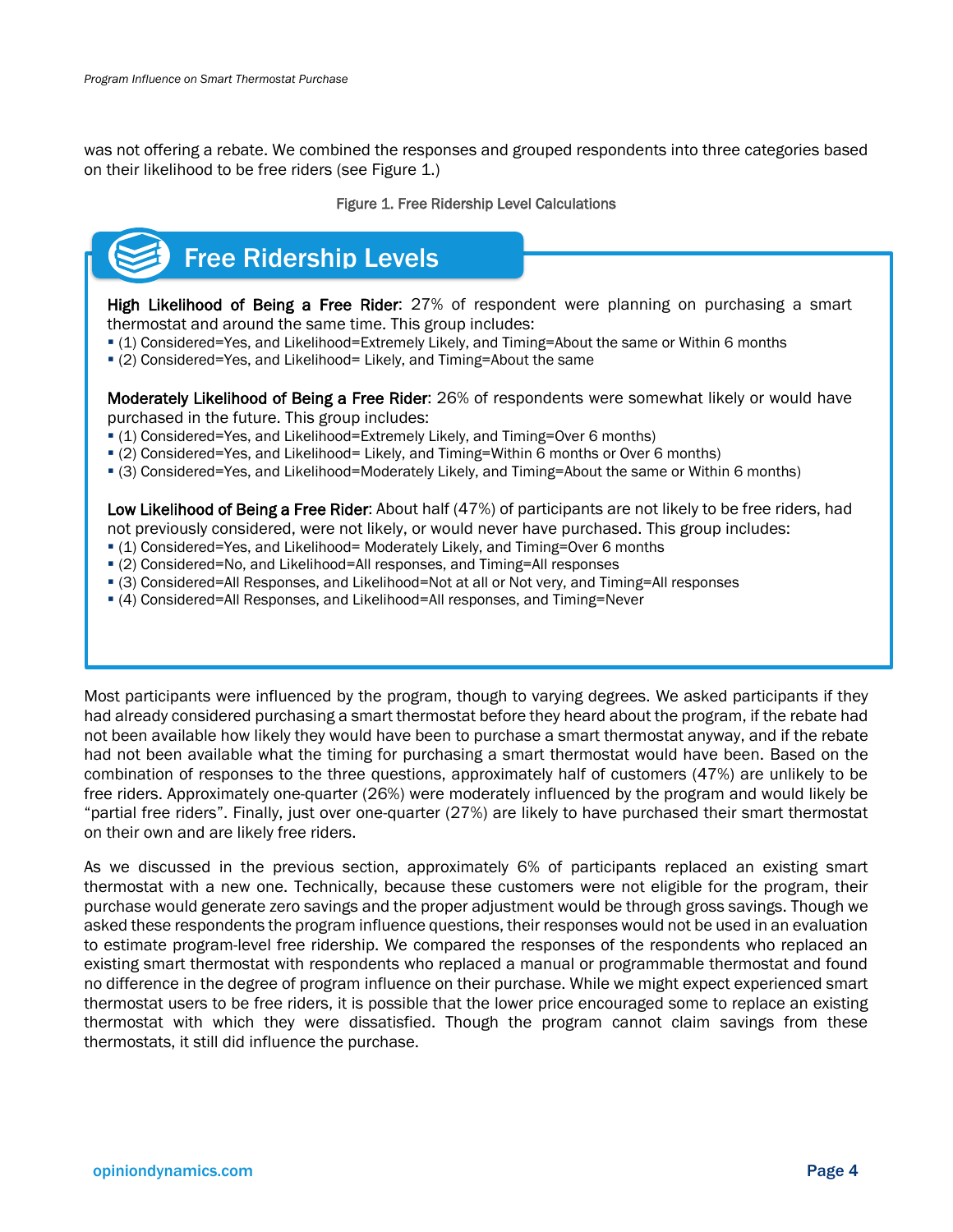# <span id="page-7-0"></span>4. Satisfaction & Program Requirements

Overall, participants were very satisfied with their smart thermostat and the program's application process. Across the five surveys, 93% of respondents reported being either extremely satisfied or satisfied with their smart thermostat. Satisfaction with the application process was also high with 88% being either extremely satisfied or satisfied.

However, some customers did provide constructive feedback about confusion regarding the program requirements. Specifically, participants were confused by number of thermostats for which they could rebate and were surprised when they later learned that they would only receive a rebate for one thermostat. Many customers with multiple zones in their homes thought that they would get a rebate for each smart thermostat they purchased and installed. Of the participants who reported they were dissatisfied, 45% mentioned application requirements as the reason for their

#### Satisfied Customer Feedback

*"Often times, these rebates can be a cumbersome process. But this was possibly the easiest rebate I have ever submitted. And it only took about 2 weeks from beginning to end!"*

dissatisfaction. In addition, 19% of those who provided feedback at the end of the survey mentioned the same application requirement as a concern. One reason for the confusion was the question within the application form that asks for the number of units purchased. Participants requested that the requirements be more clearly defined within the application form and that PG&E not allow customers to enter multiple thermostats into the form.

#### Program Requirements Feedback

*"PG&E website made me believe rebate applies to each thermostat replaced. I have a 2 zone system and replaced both thermostats with Nest and applied for rebate. Only 1 application was approved while the other was rejected."*

We would recommend noting the limit of one rebate per customer more prominently in the description of the rebate and on the application. Additionally, removing the quantity field for the smart thermostat rebate would help lessen the confusion.